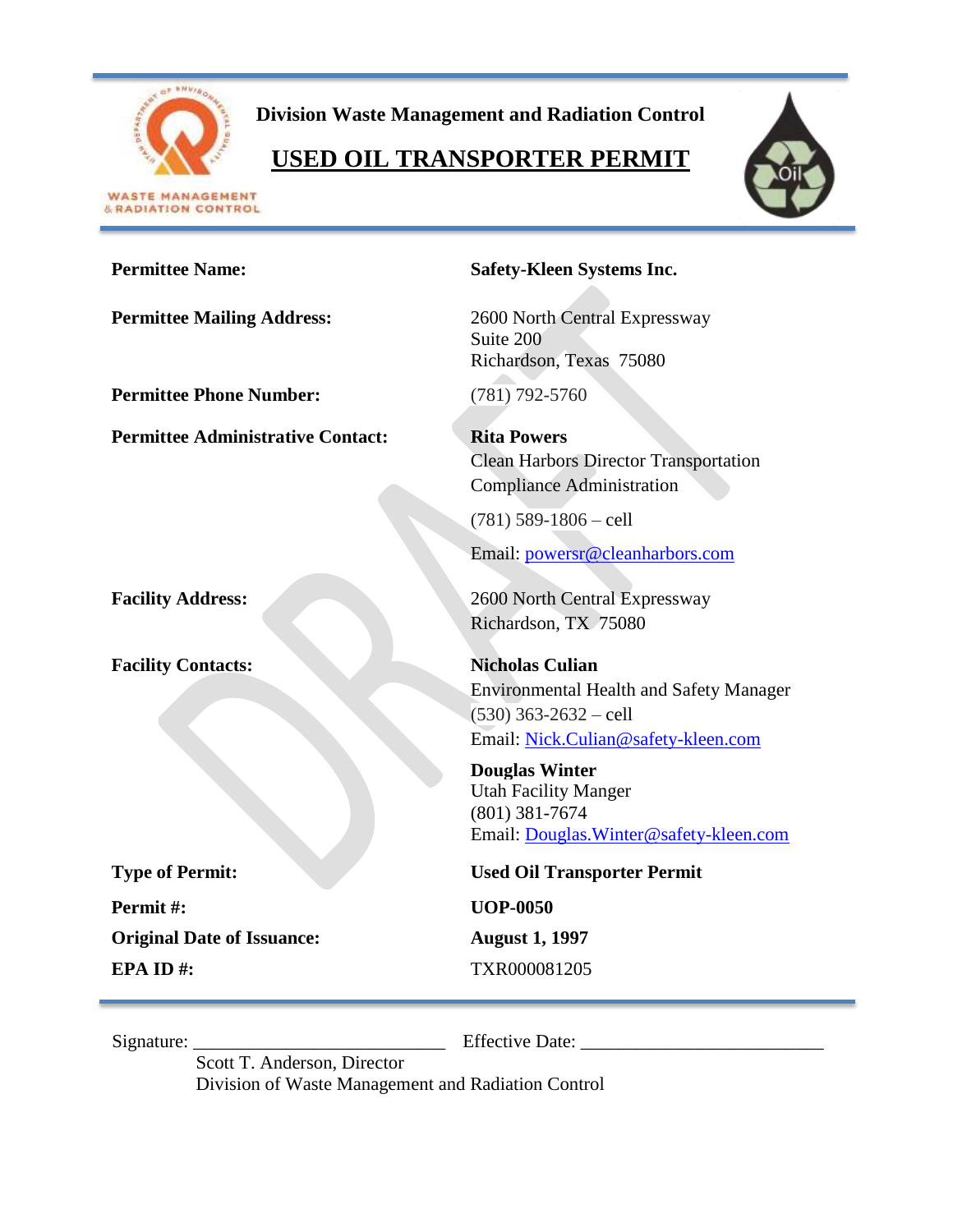# **I.A. Effect of Permit**

- I.A.1. Safety-Kleen Systems Inc. (hereafter referred to as "Permittee") is hereby authorized to operate as a used oil transporter in accordance with all applicable requirements of R315-15 of the Utah Administrative Code and of the Used Oil Management Act (the Act) 19-6-701 et. seq., Utah Code Annotated and this Permit.
- I.A.2. This Permit shall be effective for a term not to exceed ten years in accordance with the requirements of R315-15-15 of the Utah Administrative Code. This Permit shall be reviewed by the Director five years after the date of issuance or when the Director determines that the Permit requires review.
- I.A.3. Attachments incorporated by reference are enforceable conditions of this Permit, as are documents incorporated by reference into the attachments. Language in Conditions I and II supersedes any conflicting language in the attachments or documents incorporated into the attachments.

# **I.B. Permit Revocation**

I.B.1. Violation of any permit condition or failure to comply with any provision of the applicable statutes and rules shall be grounds for enforcement actions, including revocation of this Permit. The Director shall notify the Permittee in writing of his intent to revoke this Permit.

# **I.C. Permit Modification**

- I.C.1. The Permittee may request modifications to any item or activity covered by this Permit by submitting a written permit modification request to the Director. If the Director determines the modification request is substantive, a public hearing, a 15-day public comment period or both may be required before the modification request may be determined. Implementing a substantive modification prior to the Director's written approval constitutes a violation of the Permit and may be grounds for enforcement action or permit revocation.
- I.C.2. The Permittee shall notify the Director in writing of any non-substantive changes, such as changes to the contact person, within 20 days of the change.
- I.C.3. The Director may modify this Permit as necessary to protect human health and the environment, because of statutory or regulatory changes or because of operational changes affecting this Permit.

# **I.D. Spill Prevention**

I.D.1. The Permittee shall maintain and operate all used oil transportation vehicles and associated equipment to minimize the possibility of fire, explosion or sudden or nonsudden release of used oil to the air, ground, soil, surface and groundwater and sewer systems.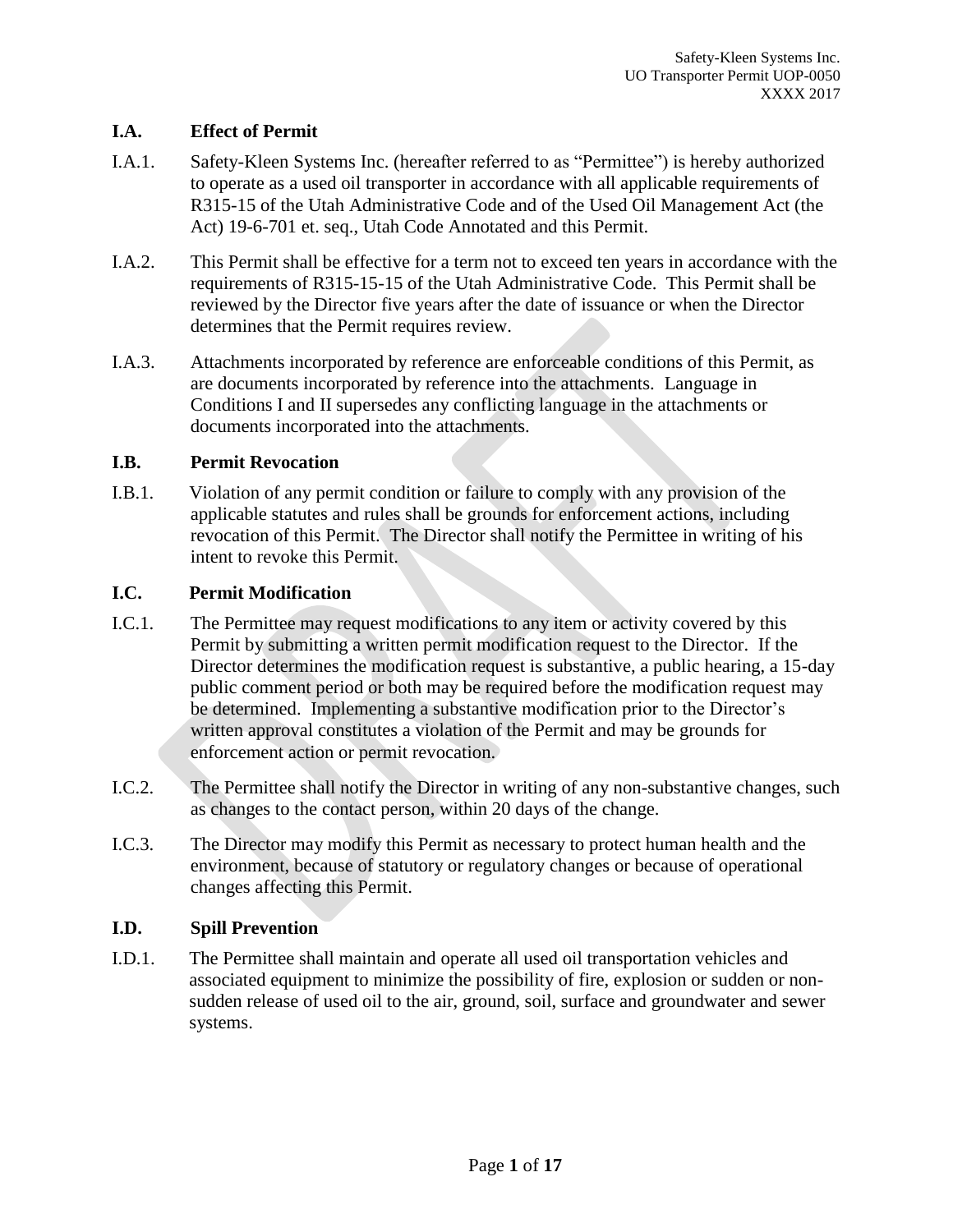### **I.E. Record Retention**

- I.E.1. The Permittee shall maintain all applicable used oil records required by R315-15 of the Utah Administrative Code and this Permit at the Permittee's facility located at 1066 South Pioneer Road, Salt Lake City, Utah.
- I.E.2. All records shall be readily accessible for inspection by representatives of the Director. Records may be in a hard copy or electronic format. Records shall be maintained for a minimum of three years.

# **I.F. Tracking**

- I.F.1. The Permittee shall keep written transportation records for both the collection and delivery of used oil. Collection and delivery records may be a log, invoice, manifest, bill of lading or other shipping document.
- I.F.2. For collections, the records shall include the Permittee's name, address, EPA identification number, driver name, date of collection, the volume of used oil collected and the type of collection (i.e., bulk oil in tankers or containerized, specifying container types and numbers). Additionally, the used oil records shall include the generator's, transporter's, transfer facility's, off –specification burner's, or processor's name and signature who provided the used oil for shipment (dated upon receipt), address and EPA identification number.
- I.F.3. The Permittee shall determine the halogen content of the used oil, in accordance with the requirements of R315-15-4.5(b)(1 through 2) prior to accepting the used oil for transport. The halogen content and the determination method shall be recorded on the used oil shipping record (e.g. bill of lading or manifest) by the driver prior to transportation as specified in Attachment 5.
- I.F.4. The Permittee shall record the PCB concentration based on analytical results of used transformer oil prior to collection/transport in accordance with Condition II.F.
- I.F.5. The delivery records shall include the Permittee's name, address, EPA identification number, driver name, date of delivery, the volume of used oil delivered and the type of delivery (i.e., bulk oil in tankers or containerized, specifying container types and numbers). Additionally, the used oil records shall include the receiving transfer facilities', off-specification burner's, processor's or other transporter's name and signature (dated upon receipt), address and EPA identification number.
- I.F.6. The Permittee shall create a new delivery record for internal transfers between the Permittee's transportation vehicles.

# **I.G. Sampling and Analyses**

I.G.1. The Permittee shall follow all sampling and analytical procedures in Condition II.D., through II.F, when conducting used oil sampling and analytical testing to meet the requirements of R315-15 of the Utah Administrative Code and this Permit.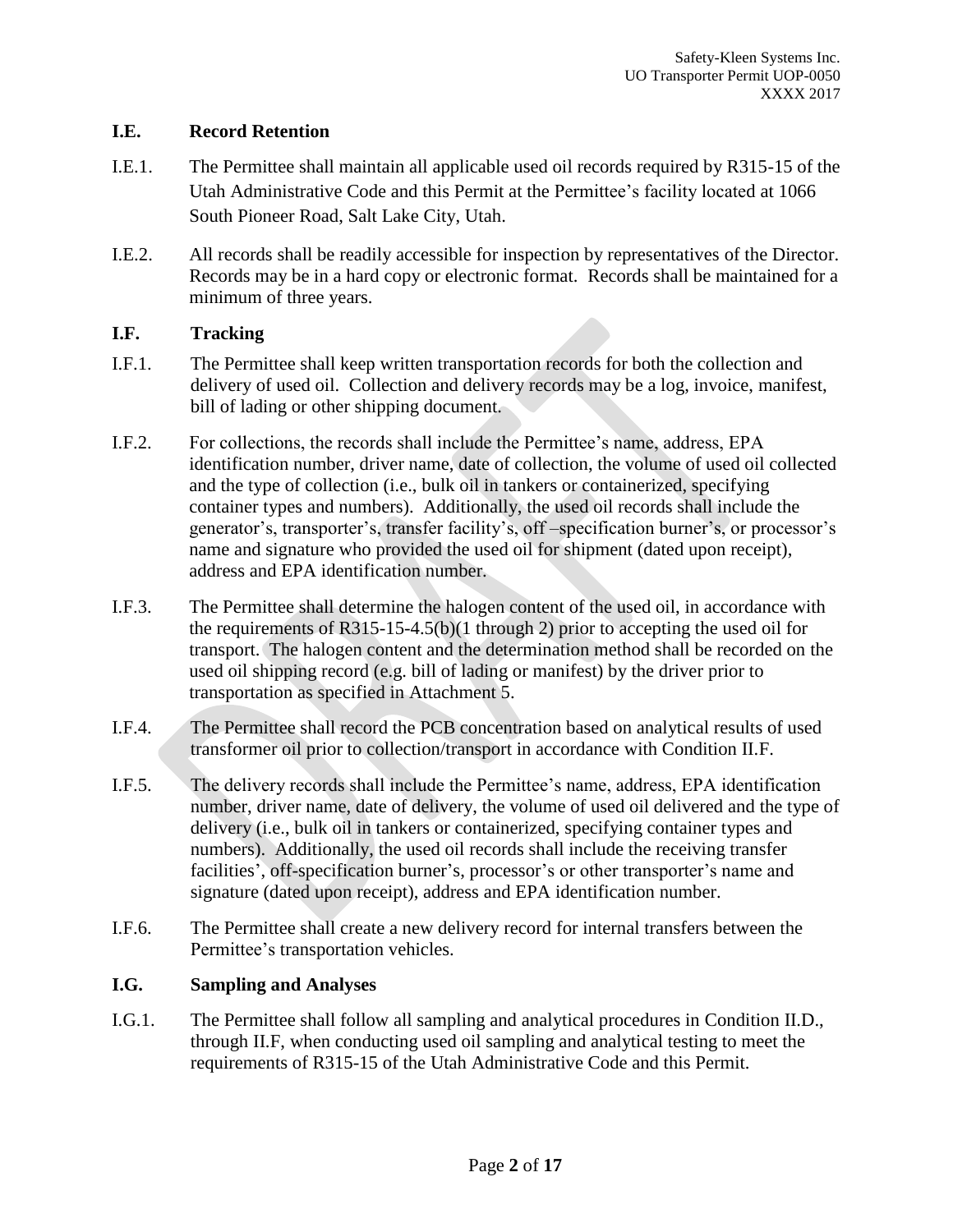### **I.H. Waste Management**

- I.H.1. Used oil that has been mixed with hazardous waste as defined by R315-261 of the Utah Administrative Code (unless exempt from hazardous waste regulations under R315-15-1.1(b) or PCBs as defined by R315-301-2(53) of the Utah Administrative Code shall no longer be managed as used oil and shall be subject to applicable hazardous waste and PCB-contaminated waste rules.
- I.H.2. Used oil shall not be stored in tanks, containers or storage units that previously stored hazardous waste unless these tanks, containers and storage units have been cleaned in accordance with R315-2-7 of the Utah Administrative Code.
- I.H.3. The Permittee shall not place, manage, discard or otherwise dispose of used oil in any manner other than specified in R315-15-1.3 of the Utah Administrative Code.

#### **I.I. Waste Disposal**

- I.I.1. The Permittee shall document and maintain records showing proper characterization, handling and disposal for used oil related wastes, including oily wastewater.
- I.I.2. The Permittee shall properly characterize used oil related wastes to determine if the wastes are hazardous or non-hazardous in accordance with R315-15-8 of the Utah Administrative Code. All wastes generated during used oil operations shall be handled in accordance with this Permit and R315-15 of the Utah Administrative Code. The wastes shall be taken to an appropriate facility permitted to handle the type of waste generated.

# **I.J**. **Used Oil Storage**

- I.J.1. The Permittee shall not store used oil longer than 24 hours without first obtaining a transfer facility or processor permit for that storage location. This includes storing used oil in vehicles at loading and unloading docks and parking areas.
- I.J.2. The Permittee shall notify the Director if the 24-hour storage is exceeded due to mechanical failure of the Permittee's transportation vehicle prior to exceeding the 24 hour storage requirement.

# **I.K. Liability and Financial Requirements**

- I.K.1. The Permittee shall procure and maintain general liability and sudden used oil thirdparty environmental pollution liability coverage for the Permittee's operations as required by R315-15-10 of the Utah Administrative Code.
- I.K.2. The Permittee shall provide documentation of financial responsibility, environmental pollution legal liability and general liability coverage annually to the Director for review and approval by March 1 of each reporting year or upon request by the Director.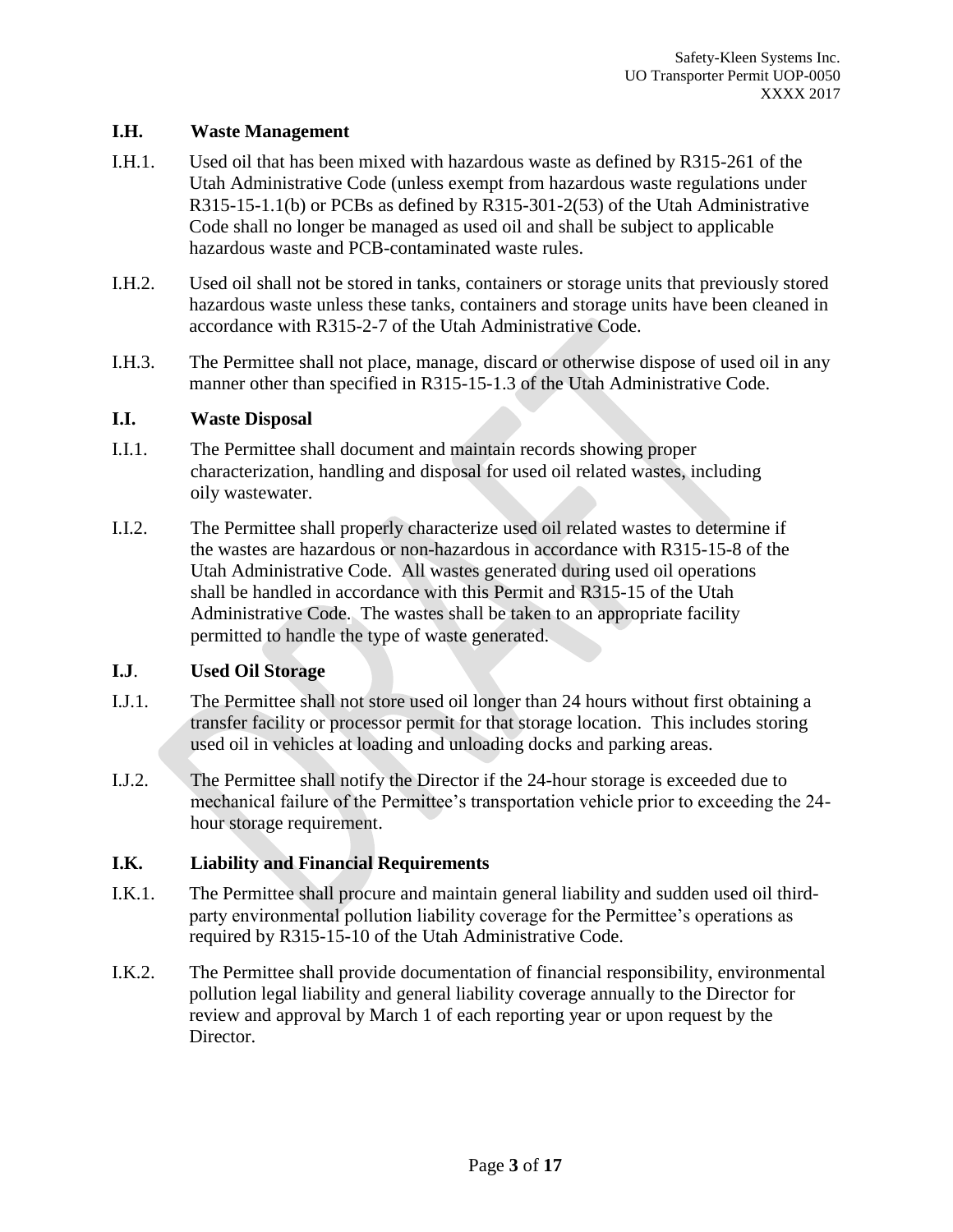I.K.3. The Permittee shall notify the Director immediately of any changes to the extent and type of liability coverage in accordance with R315-15-10 of the Utah Administrative Code.

### **I.L. Used Oil Handler Certificate**

I.L.1. In accordance with R315-15-4.1 of the Utah Administrative Code, the Permittee shall not operate as a used oil transporter without obtaining annually a Used Oil Handler Certificate from the Director. The Permittee shall pay a used oil handler fee, pursuant to Utah Code 63J-1-504, by December 31 of each calendar year to receive certification for the upcoming calendar year.

#### **I.M. Inspection and Inspection Access**

- I.M.1. Any duly authorized employee of the Director may, at any reasonable time and upon presentation of credentials, have access to and the right to copy any records relating to used oil and to inspect, audit or sample. The employee may also make record of the inspection by photographic, electronic, audio, video or any other reasonable means to determine compliance.
- I.M.2. In addition, the authorized employees may collect soil, groundwater or surface water samples to evaluate the facility's compliance.
- I.M.3. Failure to allow reasonable access to the property by an authorized employee may constitute "denial of access" and may be grounds for enforcement action or permit revocation.

### **I.N. Annual Report**

I.N.1. As required by R315-15-13.4 of the Utah Administrative Code, the Permittee shall prepare and submit an Annual Report of its used oil activities for the calendar year to the Director by March 1 of the year following the reported activity (Form UO 004 (Annual Report for Used Oil Transporter). The Annual Report shall also include all financial assurance documentation required by Form UO 004.

#### I.O. **Other Laws**

I.O.1. Nothing in this Permit shall be construed to relieve the Permittee of his obligation to comply with any Federal, State or local law.

#### **I.P. Enforceability**

I.P.1. Violations documented through the enforcement process pursuant to Utah Code Annotated 19-6-112 may result in penalties in accordance with R315-102 of the Utah Administrative Code.

#### **I.Q**. **Effective Date**

I.Q.1. The permit is effective on the date of signature by the Director.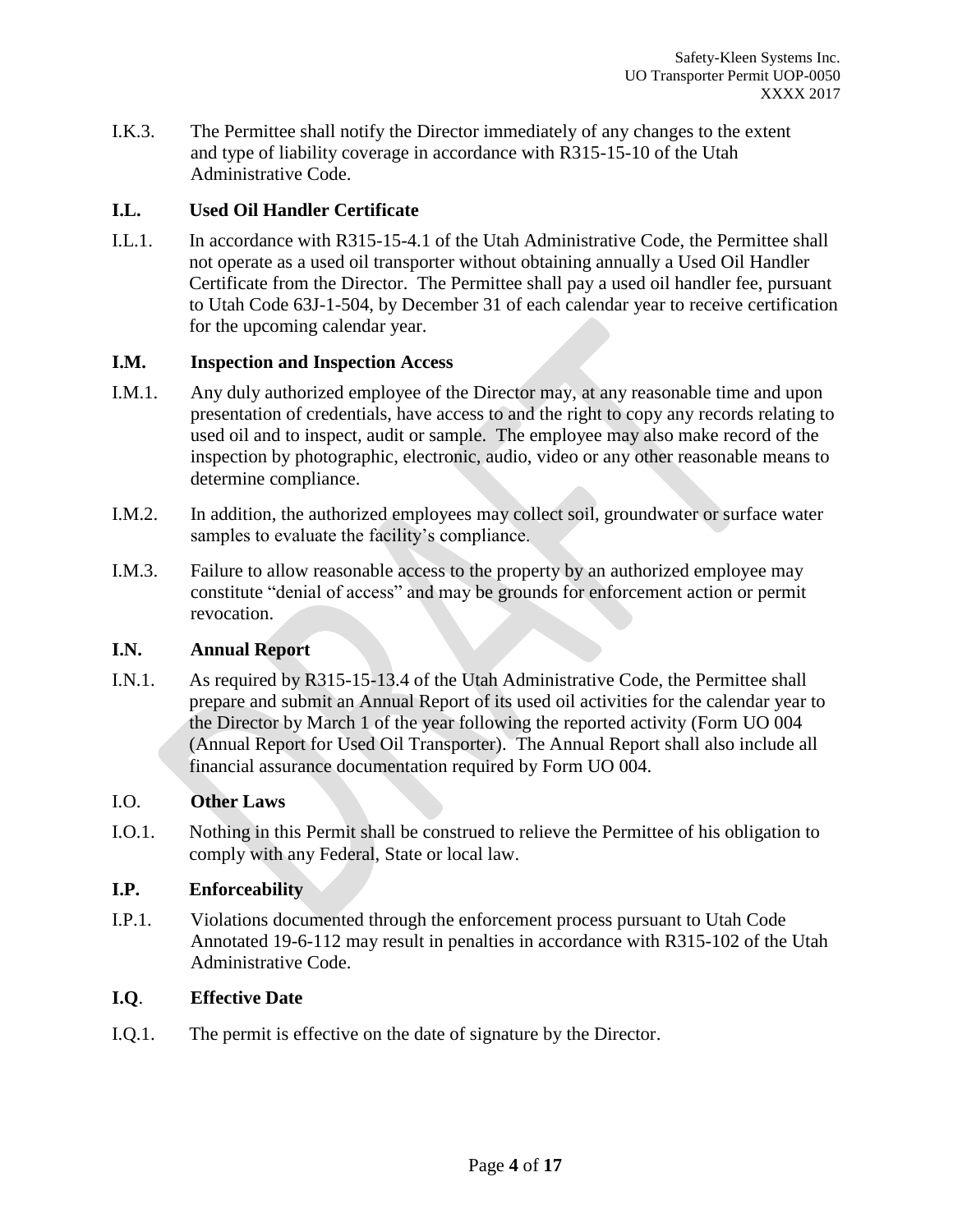#### **II.A. Transportation Operations**

- II.A.1. The Permittee is authorized to transport used oil and deliver the used oil to another permitted transporter, transfer facility, processor and re-refiner or used oil burner in accordance with R315-15-4.4 of the Utah Administrative Code.
- II.A.2. Used oil recovered from oily water shall be managed as used oil in accordance with R315-15 of the Utah Administrative Code and this Permit.
- II.A.3. The Permittee shall only accept used oil or oily water, subject to R315-15 of the Utah Administrative Code that has halogen concentrations less than 1,000 ppm unless rebutted in accordance with Condition II.G.
- II.A.4. The Permittee shall comply with TSCA regulations when transporting used oil with PCB concentrations greater than or equal to 50 mg/kg.

### **II.B. Transport Vehicle Requirements**

II.B.1. The Permittee shall only transport used oil in the types of vehicles listed in Table II.B.

| <b>Type of Vehicle</b>          | <b>Used Oil Capacity (gallons)</b> |
|---------------------------------|------------------------------------|
| Tractor Trailers (semi-trailer) | 1,000                              |
| <b>Vacuum Tanker Truck</b>      | 6,000                              |
| <b>Box Van Trailers</b>         | 1,000                              |

#### **Table II.B: Vehicle Description**

- II.B.2. All Permittee's used oil bulk transport vehicles shall have the words "USED OIL" on both sides of the transport vehicle in a contrasting color that is distinguishable from the background color and at least three inches tall. These designations shall be in place at all times the transport vehicle is transporting or storing used oil.
- II.B.3. All Permittee's vehicles which transport used oil shall have a copy of the Permittee's Emergency Controls - Spill Plan (Attachment 4) maintained in the vehicle at all times.
- II.B.4. The Permittee shall maintain Emergency Spill Cleanup materials in all vehicles used to transport used oil as specified in Attachment 4 of this Permit.

#### **II.C. Used Oil Loading and Unloading Requirements**

- II.C.1. The Permittee shall secure the vehicle by positioning wheel chocks and applying the emergency brakes before loading or unloading used oil.
- II.C.2. The Permittee shall inspect all used oil collection equipment, if applicable, (e.g., vehicles and associated pumping equipment) for any damage prior to use.
- II.C.3. The Permittee shall place buckets, containers or absorbent pads under piping connections to collect drips of used oil during loading and unloading operations.
- II.C.4. The Permittee shall ensure the amount of used oil to be loaded into the transport vehicle will not exceed the carrying capacity. The Permittee shall utilize a calibrated gauging instrument to measure used oil volume in each collection vehicle (tankers).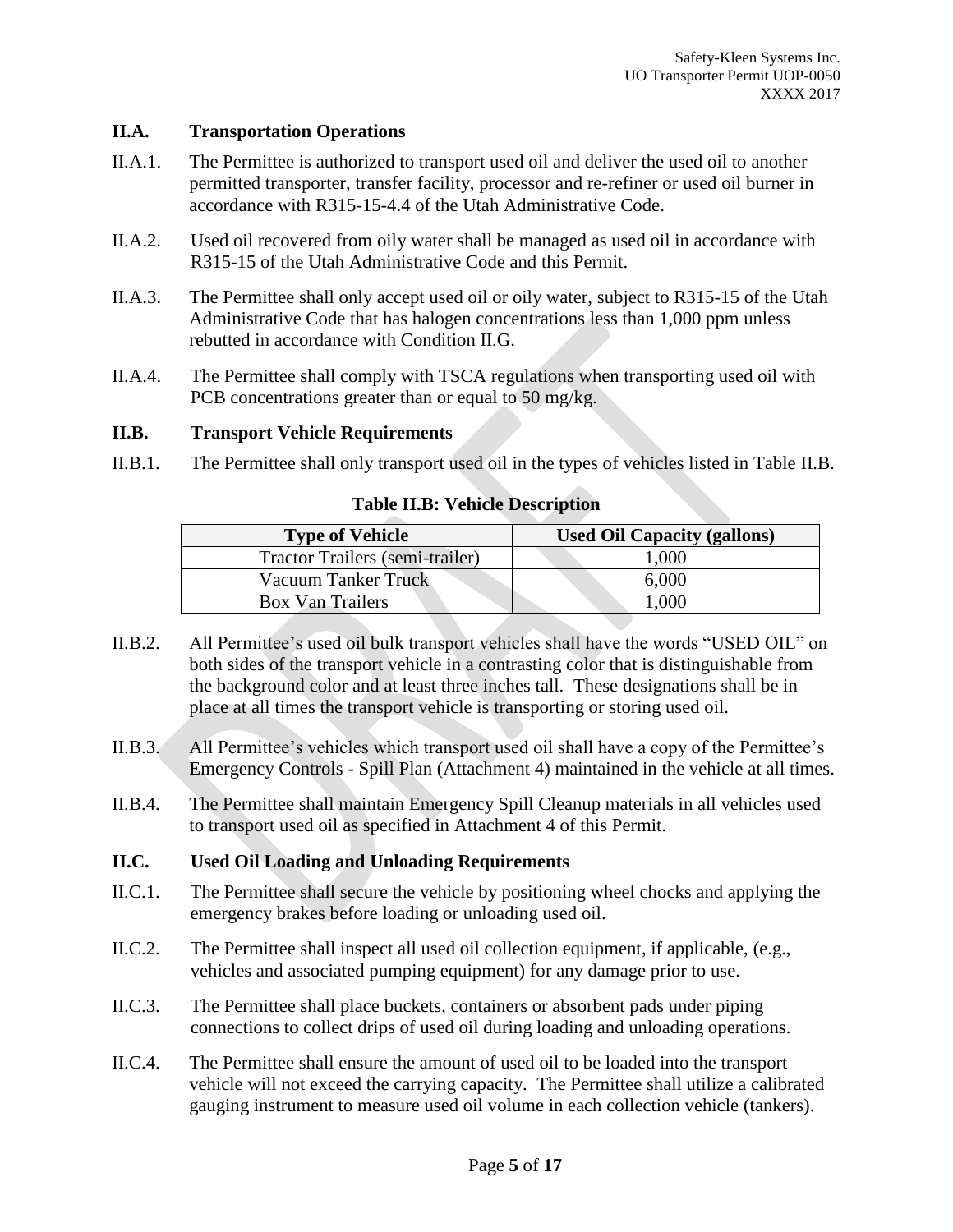- II.C.5. The Permittee is allowed to transfer to rail cars in accordance with the rail car loading procedure in Attachment 1 (Rail Car Loading Procedures).
- II.C.5.a. During loading and unloading operations, two trained operators shall remain at the transfer location and maintain control of the operations throughout the entire used oil transfer. The presence of a single operator is allowed when a secure dome lid connector is used to attach the upper hose to the rail car.

#### **II.D. Used Oil Sample Collection**

- II.D.1. The Permittee shall ensure a representative sample is collected from tanks, totes, drums or other containers, if required, using sampling method in accordance with the procedures in Attachment 2 (Sampling Collection Procedures). Sampling personnel shall be trained on appropriate sampling methods for each type of container and matrix.
- II.D.2. Drums or containers of used oil from different sources or processes shall be sampled individually at each generator's facility.
- II.D.3. Composite sampling is only allowed for a maximum of 500 gallons from containers of used oil that are generated from the same source or process at each generator's facility.

### **II.E. Halogen Verification Methods**

- II.E.1. Halogen Field Screening Methods
- II.E.1.a. The Permittee shall screen the generator's used oil to verify halogen concentration, when applicable (e.g. the Permittee cannot verify halogen content by "Generator Knowledge" or have analytical laboratory data prior to collection), prior to acceptance or delivery of used oil or oily waste water subject to R315-15 of the Utah Administrative Code. The Permittee shall screen for halogens in the field in accordance with the following requirements:
- II.E.1.a.i. Used oil that contains less than 20% water shall be screened for halogens with a CLOR-D-TECT® halogen test kit (EPA Method 9077).
- II.E.1.a.ii. Used oil that contains between 20% and 70% water shall be screened for halogens with a HYDROCLOR- $Q^{\circledast}$  test kit. The resulting halogen concentration must be corrected using the following conversion formula to calculate true halogen concentration.

*True Halogen Concentration = Reading Syringe + [(10 + ml oil in sample)/10]*

**Example**: sample contains 6 ml water and 4 ml oil (60% water) and the syringe reading is 2,000 ppm, then the true concentration is:

*2,000 ppm [(10 + 4)/10] = 2,800 ppm*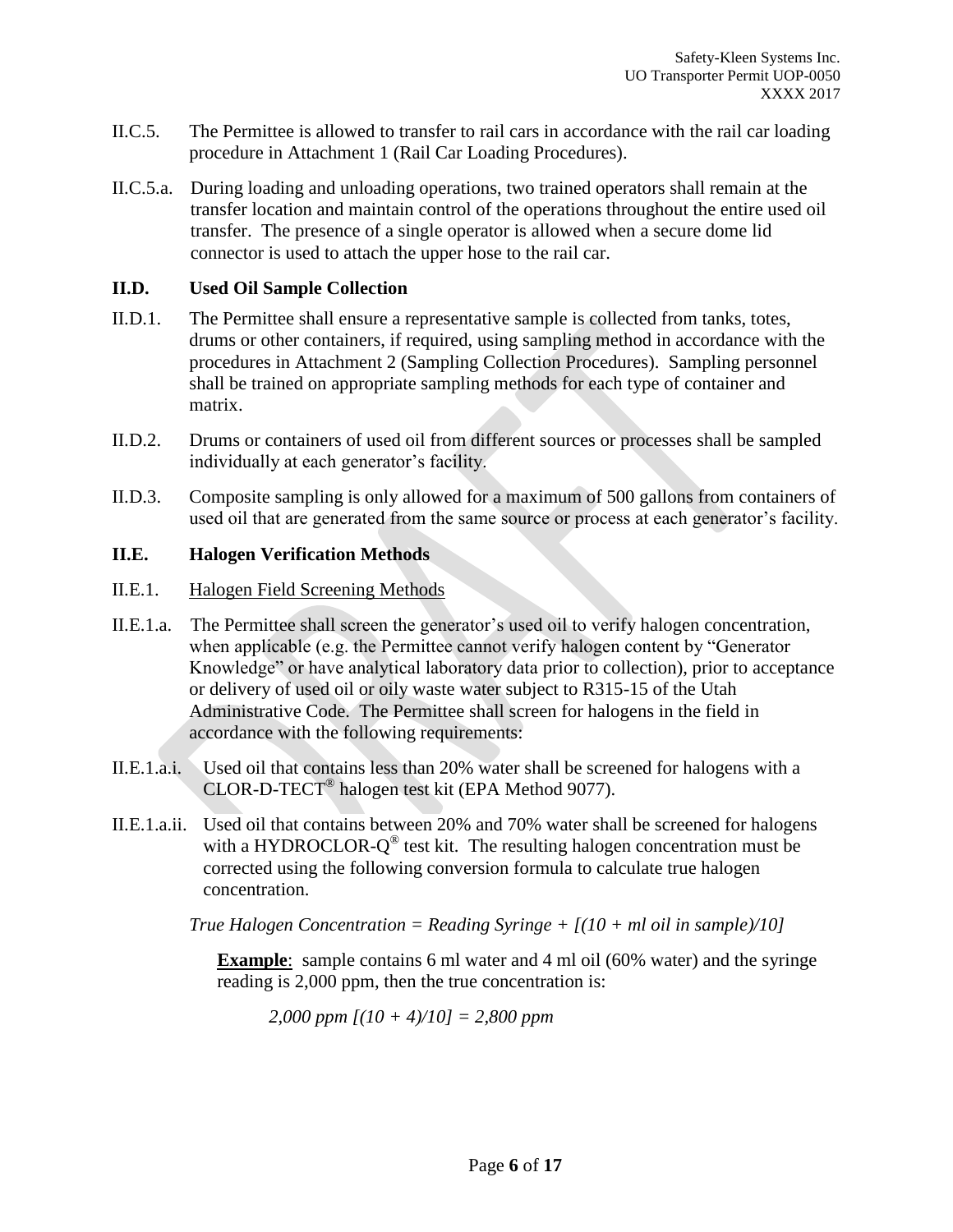- II.E.1.a.iii. Used oil that contains greater than 70% water shall be screened for halogens with a HYDROCLOR-Q<sup>®</sup> test kit. Correction of the halogen screening results is not required.
- II.E.1.b. The requirement for a quality control sample (duplicate) may be satisfied by testing prior to off-loading from permitted vehicles in accordance with the CLOR-D-TECT<sup>®</sup> kits (EPA Method 9077) and is not required for each load collected at individual generators.
- II.E.1.c. The Permittee shall document on acceptance records or bill of lading the screening results, in accordance with Attachment 5.
- II.E.2. Halogen Laboratory Analytical Methods
- II.E.2.a. The Permittee shall submit a representative used oil sample to a Utah-certified laboratory to analyze for total halogen concentrations using Method 9076 or other equivalent method approved by the Director.
- II.E.2.b. The Permittee shall attach a copy of the analytical results to the transportation document such as a bill of lading or manifest.
- II.E.3. Halogen Generator Knowledge Method
- II.E.3.a. The Permittee shall have information on file, (e.g., analytical testing, industry process knowledge) which is sufficient, as determined by the Director, to support the use of generator knowledge.
- II.E.3.b. The Permittee may not use a safety data sheet (SDS) as the sole source in making a halogen concentration determination.
- II.E.3.c. The Permittee shall document on the acceptance shipping record that the halogen content is determined by generator knowledge in accordance with procedures in Attachment 5.
- II.E.3.d. Used oil with halogen concentrations between 1,000 ppm and 4,000 ppm may be accepted for transport, if the Permittee rebuts the hazardous waste presumption (Condition II.G.), has documentation (analytical data) from a prior used oil handler that the used oil is not a hazardous waste or has documentation that used oil is solely from a Do-It-Yourselfer or a Very Small Quantity Generator. The Permittee shall attach any analytical results used to rebut the hazardous waste presumption to the shipping documents.
- II.E.3.e. Used oil determined to be on-specification by a Utah-registered marketer can be collected and transported without further testing. Bills of lading, manifests or other used oil transportation records shall include copies of the analytical results for reference.

# **II.F. PCB Contaminated Used Oil**

II.F.1. The Permittee shall not accept for transport used oil with PCB concentrations greater than or equal to 50 mg/kg. Used oils containing PCB concentrations greater than or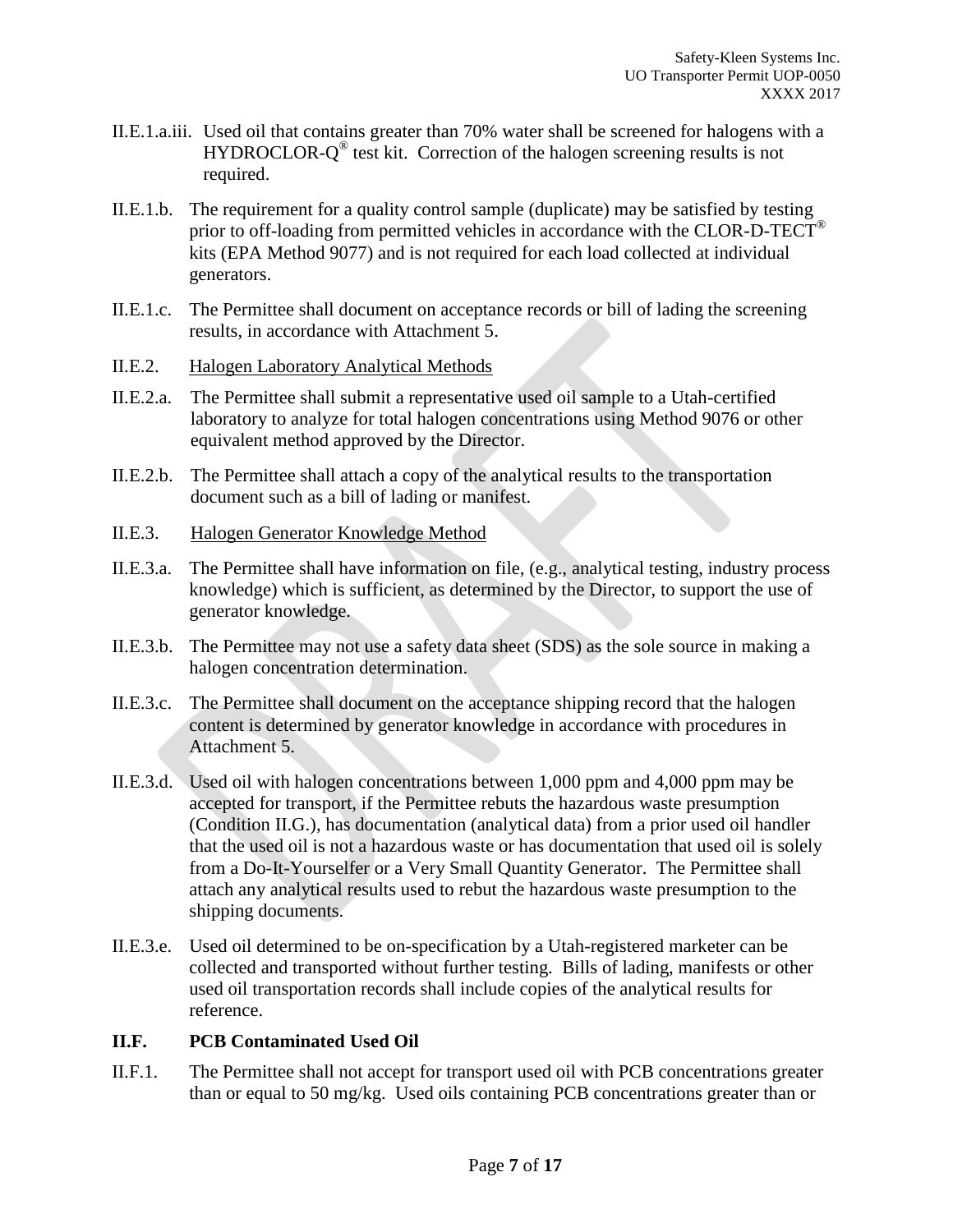equal to 50 mg/kg are subject to TSCA regulations 40 CFR 761. Used oils containing PCB concentrations greater than or equal to 2 mg/kg but less than 50 mg/kg are subject to both R315-15 of the Utah Administrative Code and 40 CFR 761.

- II.F.2. The Permittee shall obtain analytical results of dielectric oil used in transformers and other high voltage devices, verifying the PCB concentrations are less than 50 mg/kg prior to loading the used oil into the transportation vehicle.
- II.F.3. The Permittee shall determine the PCB concentration of other used oils not specified in Condition II.F.2 through written certification from the generator or laboratory testing.
- II.F.4. Used oil may not be diluted to avoid any provision of any federal or state environmental rules.
- II.F.5. If PCB concentrations greater than or equal to 2 mg/kg have been transported, the Permittee shall assume that all subsequent loads of used oil are contaminated with PCBs and has a quantifiable PCB concentrations of 2 mg/kg or greater unless the equipment has been decontaminated as described in 40 CFR 761 Subpart S.
- II.F.6. Table II.F lists required laboratory PCB sample preparation and analytical methods.

| <b>Sample</b><br><b>Preparation</b><br><b>Methods</b>                                                                                                                                                         | <b>Analytical Methods:</b>                                                                                                | <b>Analytes</b>   |                    |
|---------------------------------------------------------------------------------------------------------------------------------------------------------------------------------------------------------------|---------------------------------------------------------------------------------------------------------------------------|-------------------|--------------------|
|                                                                                                                                                                                                               |                                                                                                                           | <b>PCB CAS RN</b> | <b>PCB</b> Aroclor |
| 8082A<br><b>PCB</b> Analytical Method<br>3580A and<br>$\bullet$<br>3665A<br>last column are mandatory.<br>(Cleanup)<br>Choose an additional two Aroclors<br>$\bullet$<br>will make a total of seven Aroclors. |                                                                                                                           | 12674-11-2        | $1016*$            |
|                                                                                                                                                                                                               |                                                                                                                           | 147601-87-4       | 1210               |
|                                                                                                                                                                                                               |                                                                                                                           | 151820-27-8       | 1216               |
|                                                                                                                                                                                                               |                                                                                                                           | 11104-28-2        | $1221*$            |
|                                                                                                                                                                                                               |                                                                                                                           | 37234-40-5        | 1231               |
|                                                                                                                                                                                                               |                                                                                                                           | 11141-16-5        | $1232*$            |
|                                                                                                                                                                                                               | Analyses of the Aroclors bolded in the<br>from the last column for analysis which<br>could be contained in the oil, which | 71328-89-7        | 1240               |
|                                                                                                                                                                                                               |                                                                                                                           | 53469-21-9        | 1242*              |
|                                                                                                                                                                                                               |                                                                                                                           | 12672-29-6        | 1248*              |
|                                                                                                                                                                                                               |                                                                                                                           | 165245-51-2       | 1250               |
|                                                                                                                                                                                                               |                                                                                                                           | 89577-78-6        | 1252               |
|                                                                                                                                                                                                               |                                                                                                                           | 11097-69-1        | $1254*$            |
|                                                                                                                                                                                                               |                                                                                                                           | 11096-82-5        | 1260*              |
|                                                                                                                                                                                                               |                                                                                                                           | 37324-23-5        | 1262               |
|                                                                                                                                                                                                               |                                                                                                                           | 11100-14-4        | 1268               |

**Table II.F: PCB Sample Preparation and Analytical Methods**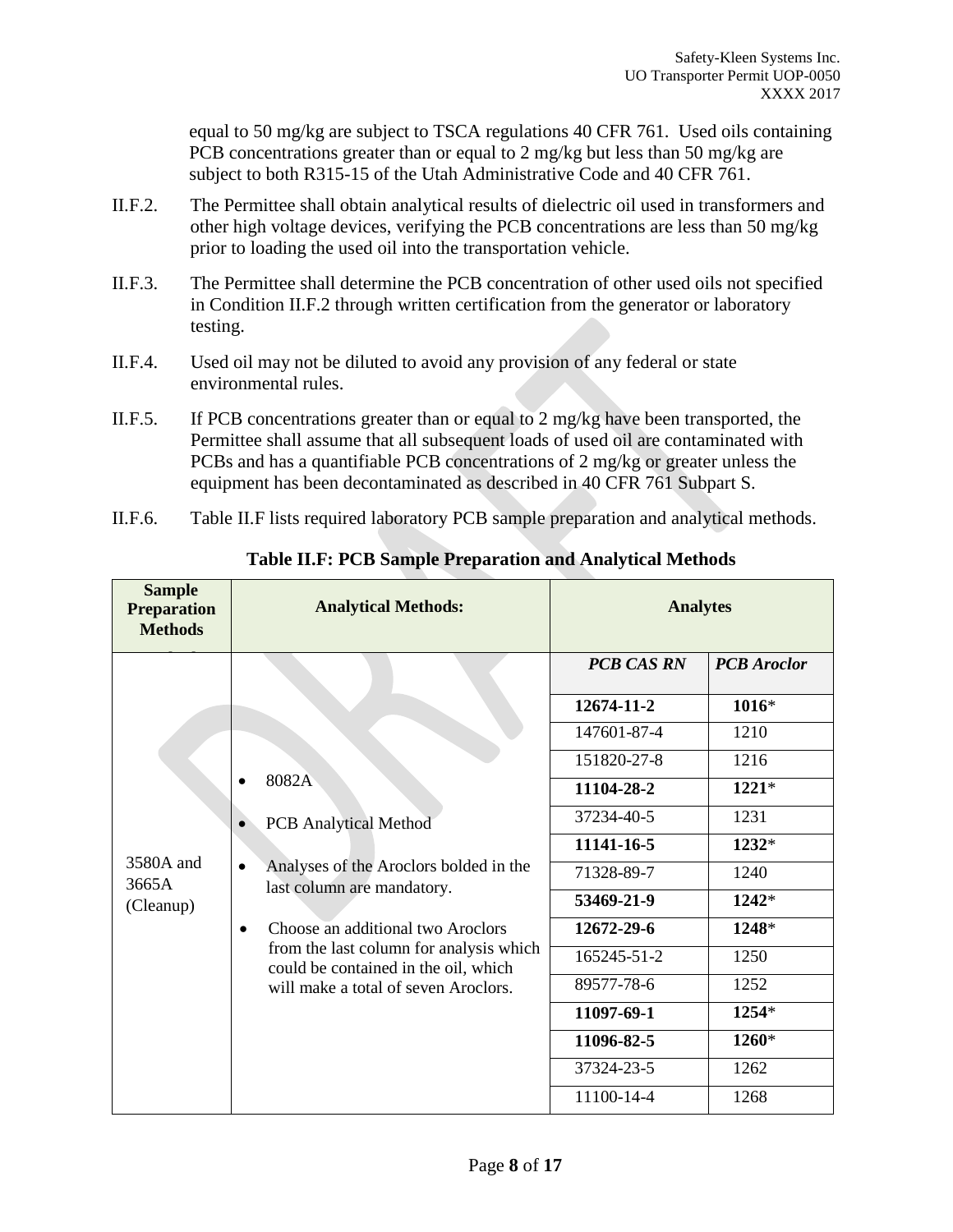### **II.G. Rebuttable Presumption**

- II.G.1. Used oil with total halogen concentrations greater than 1,000 parts per million (ppm) is presumed to have been mixed with a hazardous waste and shall be managed as a hazardous waste unless the Permittee successfully rebuts the presumption.
- II.G.2. The Permittee may rebut the hazardous waste presumption in accordance with R315- 15-4.5 of the Utah Administrative Code if the Permittee can demonstrate that the used oil does not contain hazardous waste, for example, by using an analytical method from SW-846, Edition III, update IV to show that the used oil does not contain significant concentrations of the halogenated hazardous constituents listed in Appendix VIII of 40 CFR 261 which includes volatiles, semi-volatiles, PCBs, pesticides, herbicides and dioxin/furans.
- II.G.3. If the additional tests show that used oil has been mixed with any listed hazardous waste, above concentrations of 100 ppm, identified in R315-261 of the Utah Administrative Code, the mixture is subject to regulation as a hazardous waste.
- II.G.4. The rebuttable presumption does not apply to metalworking oils/fluids containing chlorinated paraffins if they are processed through a tolling arrangement as described in R315-15-2.5(c) of the Utah Administrative Code to reclaim metalworking oils/fluids. The rebuttable presumption does apply to metalworking oils/fluids if such oils/fluids are recycled in any other manner or disposed.
- II.G.5. The rebuttable presumption does not apply to used oils contaminated with chlorofluorocarbons (CFCs) removed from refrigeration units if the CFCs are destined for reclamation. The rebuttable presumption does apply to used oils contaminated with CFCs that have been mixed with used oil from sources other than refrigeration units.

# **II.H. Used Oil Training**

- II.H.1. The Permittee shall train handlers of used oil in accordance with R315-15-4 of the Utah Administrative Code and the requirements of this Permit. New employees may not manage or transport used oil without a trained employee present until used oil training is completed.
- II.H.2. The Permittee shall follow a written training program (Attachment 3 Training Plan). Employee training shall include documentation that the following topics were covered: identification of used oil, recordkeeping requirements and facility used oil procedures for handling, transporting, sampling and analysis, emergency response, spill reporting and personal safety.
- II.H.3. Employees collecting and performing field halogen testing shall be trained and demonstrate competence in collecting a representative used oil sample and testing for halogens using a CLOR-D-TECT<sup>®</sup> kit prior to fieldwork.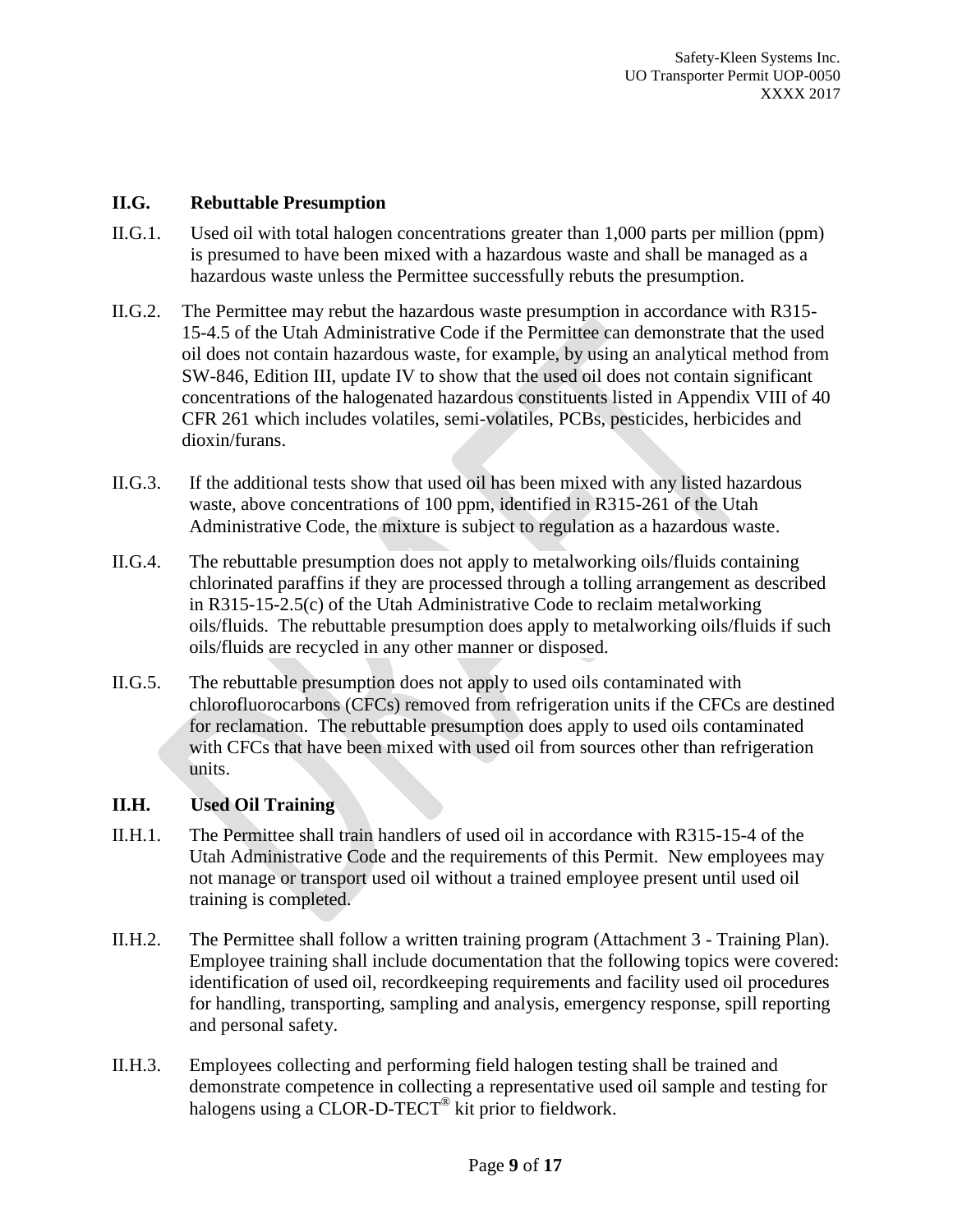- II.H.4. The Permittee shall provide, at a minimum, an annual used oil-training refresher course for employees handling used oil. Additional training is required if the Permittee changes used oil handling procedures or this Permit is modified.
- II.H.5. The Permittee shall keep training records for each employee for a minimum of three years. Employees and supervisors shall sign and date training attendance sheets to document class attendance.

#### **II.I. Spill Response, Remediation and Reporting**

- II.I.1. In accordance with R315-15-9.1(a) of the Utah Administrative Code, the person responsible for the spill shall immediately take appropriate action to minimize the threat to human health and the environment and notify the DEQ Hotline at (801) 536-4123 if the spill is greater than 25 gallons or for smaller spills that pose threat to human health or the environment.
- II.I.2. Responders shall take action to prevent spill from spreading by utilizing absorbent, booms, pads, rags, etc. (Attachment 4 – Emergency Controls Spill Plan).
- II.I.3. Once the material is containerized, a waste determination shall be made to determine the material's disposition.
- II.I.4. The Director may require additional cleanup action to protect human health or the environment.
- II.I.5. All costs associated with the cleanup shall be at the expense of the Permittee.
- II.I.6. Vehicle spill kits shall contain, at a minimum, the equipment listed in Attachment 4 Table 2 of this Permit and shall be checked daily prior to collection activities.
- II.I.7. The Permittee shall report all relevant information, including the amount of waste generated from cleanup efforts, the characterization of the waste (i.e. hazardous or non-hazardous), final waste determination and disposal records. The report shall also include actions taken by the Permittee to prevent future spills.
- II.I.8. An air, rail, highway or water transporter who has discharged used oil shall give notice, if required by 49 CFR 171.15, to the National Response Center at http://nrc.uscg.mil/nrchp.html, (800) 424-8802. In addition to the notification above, a written report, as required in 49 CFR 171.16, shall be presented to the Director, Office of Hazardous Materials Regulations, Materials Transportation Bureau located in Washington, D.C., 20590.
- II.I.9. In accordance with R315-15-9.4 of the Utah Administrative Code, the Permittee shall submit to the Director a written report within 15 days of any reportable release of used oil.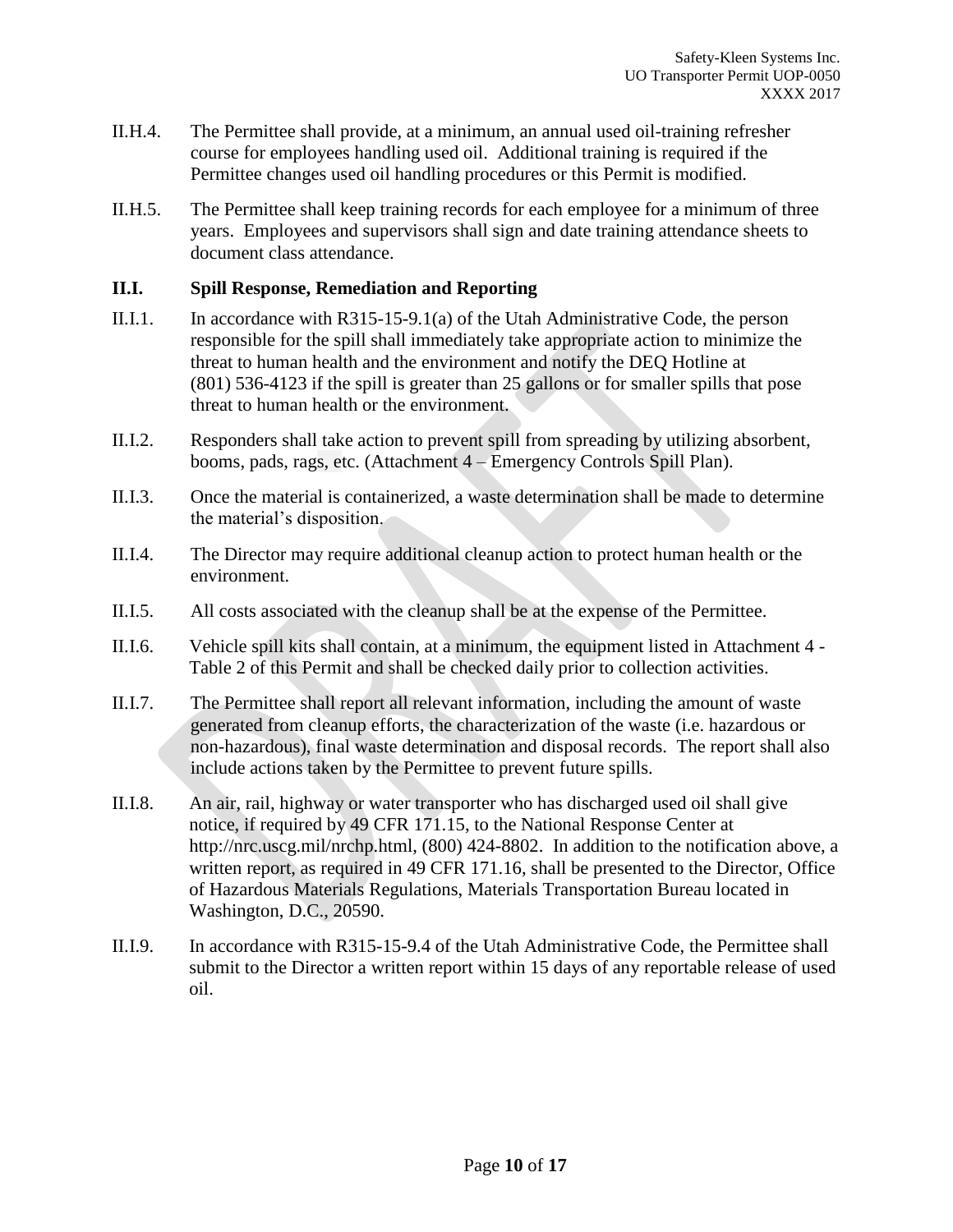# **Safety-Kleen Systems Inc. Rail Car Loading Procedures**

The following procedure is designed to ensure that all railcars containing used oil and nonregulated waste are loaded safely and in compliance with all applicable regulations in order to minimize the potential for spills.

Two people with knowledge of loading and offloading procedures must be present during loading or off-loading of any rail car. One person must remain on top of the railcar and one person must remain at the tank truck connection at all times during transfer. If, at any time, one of the people must leave the operation, the operation must be stopped until a second qualified person is available. A single operator may be used if a secure dome lid connector is used to attach the upper hose tot the rail car. The operator remains in sight of all connections, and the pump controls are readily accessible

#### **Rail Car Loading and Unloading Procedure**

- 1. Lock-out track with derailers at both ends of the rail spur so train operators know not to move any railcars on the spur during offloading.
- 2. Place railcar chocks on both sides of the wheels of the railcar while offloading.
- 3. Securely park used oil transportation trucks on an asphalt or concrete loading pad. Black containment mat or other containment structure during the loading and unloading of used oil between the trucks and rail tanker car.
- 4. Set truck parking brake and chock both sides of one wheel of the truck to prevent accidental movement. Ensure adequate spill response equipment is readily accessible per procedures in Attachment 4.
- 5. Prior to railcar loading, fill out the Railcar Used Oil Transfer Log.
- 6. Take a beginning reading on truck to determine volume to be transferred.
- 7. Unsecure railcar manway/top hatch by removing I-bolts using a pipe wrench.
- 8. Open manway/top hatch and take a beginning reading on the rail car by using a tape measure and verifying the current railcar measurements with the railcar strapping chart to ensure there is enough space available for transfer.
- 9. Hoist opposite end of hose up to railcar hatch, uncap hose end, and insert into railcar. The top man must hold the hose in place while transferring or a fill lid must be used.
- 10. Secure hose to the side of the railcar, candy cane or other transfer equipment.
- 11. Check the cam lock gaskets for integrity and secure the cam lock ears down.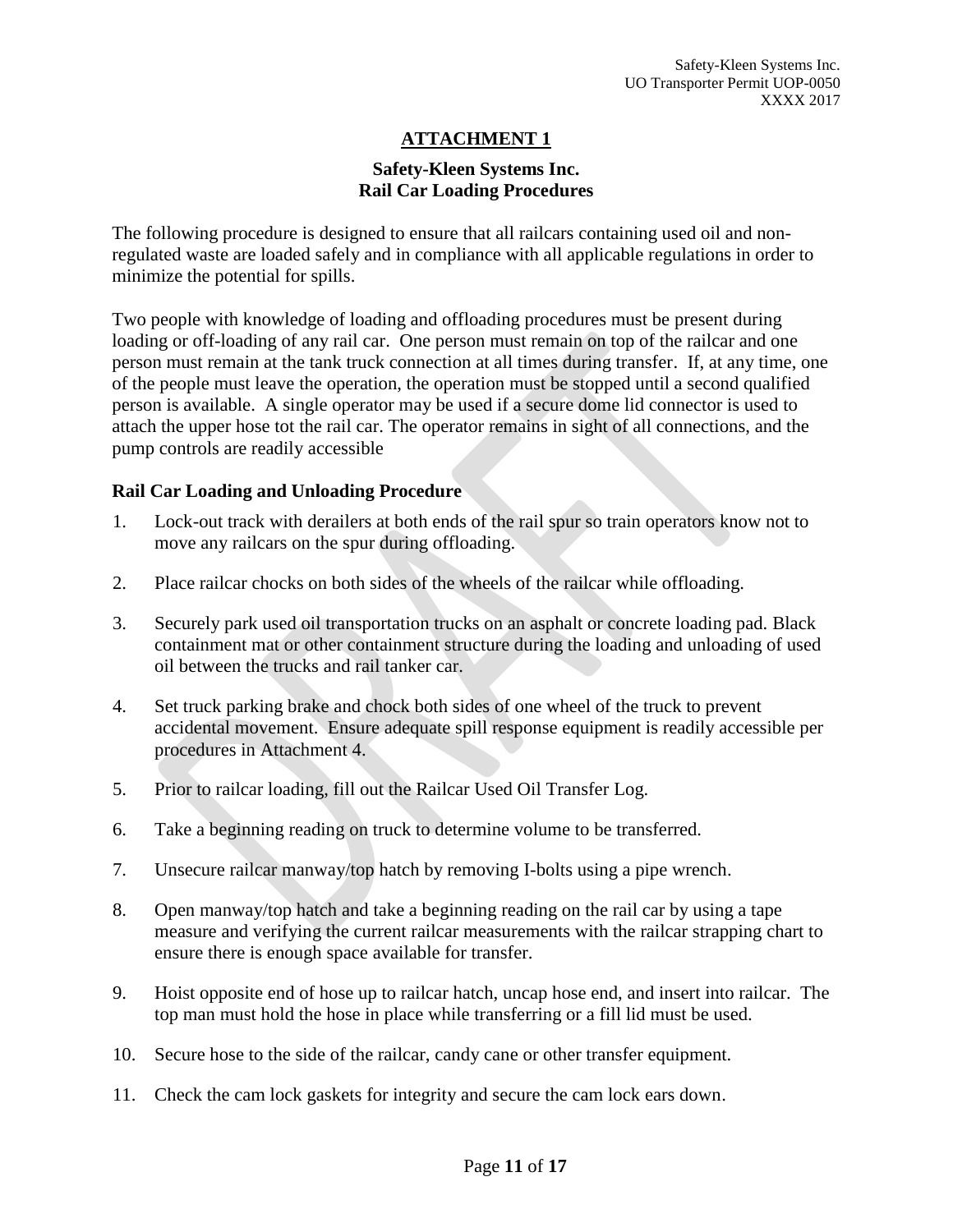- 12. Proceed with transfer operation.
- 13. If dome lid is not in use the top man shall notify second operator immediately if the railcar appears to be filling to a level higher than expected so the operation can be stopped.
- 14. After transfer is complete, clear the hose of any material.
- 15. Cap and plug all hoses to prevent drips.
- 16. Close and secure the railcar hatch unless dome lid is in use.
- 17. Complete all necessary shipping documentation and checklists.
- 18. Ensure all tank files are updated after each transfer is completed.
- 19. Clear area of all safety equipment and clean area of any spills or drips prior to departing transfer area.
- 20. Remove derailers and railcar chocks when car is full and ready to be moved.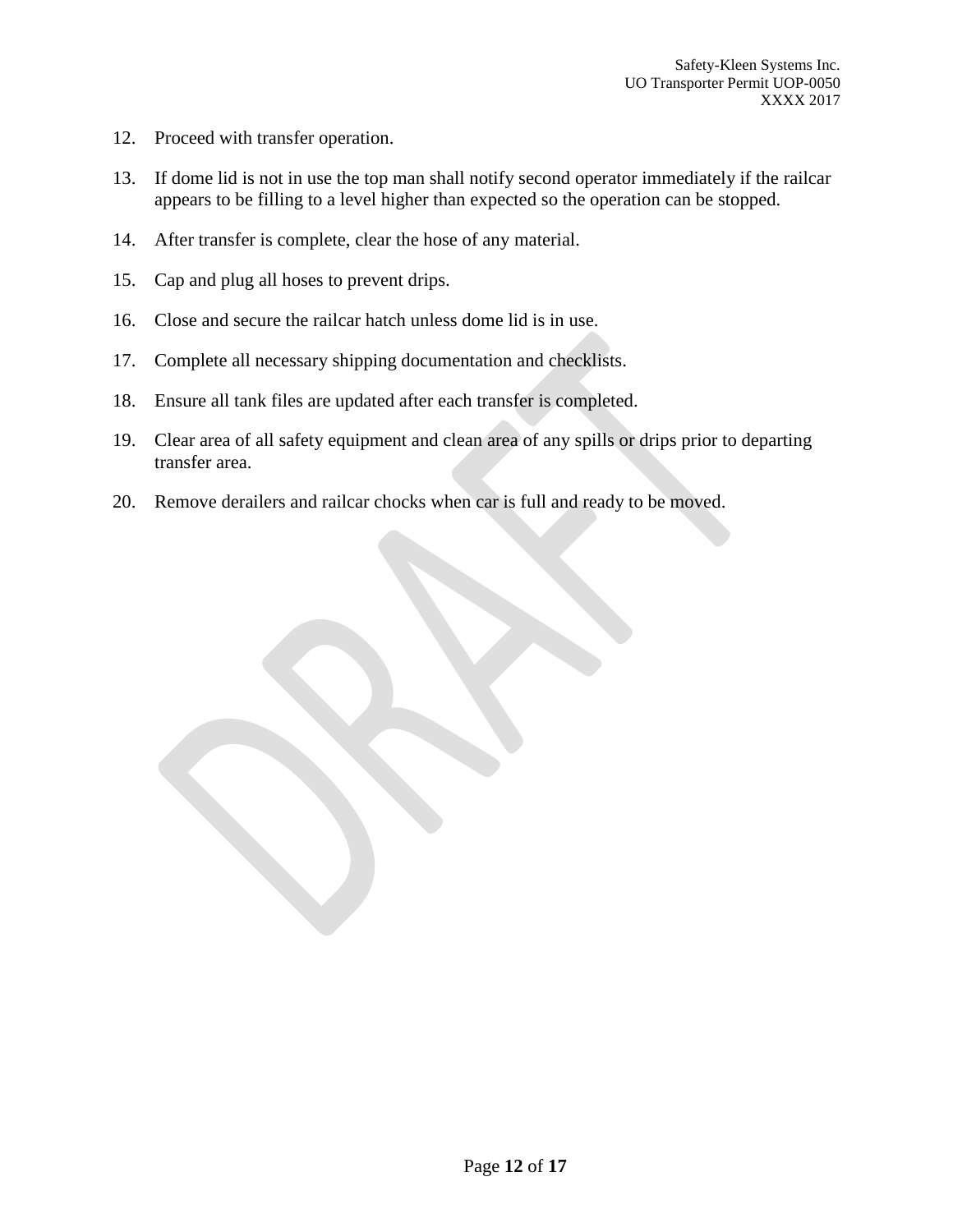# **Sample Collection Procedures**

Safety-Kleen Systems Inc. employees shall use the sampling procedures below to collect representative sample from customers' tanks and containers when screening used oil for halogen content prior to collection.

# **Procedure 1: Containers - 375 gallons or less**

**Sampling Equipment:** Composite Liquid Waste Sampler (COLIWASA) 175 ml, 39 inch, sample jar.

# **Step 1**

Take COLIWASA and dip into drum or tote make sure the tube fills up a good cross section before closing.

# **Step 2**

Open sample jar and dispense the entire contents from COLIWASA into sample jar

# **Step 3**

Screen sample using CLOR-D-TECT halogen test kit.

# **Step 4**

Empty the sample in the bucket back into the used oil container/tank.

# **Procedure 2: Tankers/Pumper Trucks and Tanks/Containers ≥ 375 gallons**

**Sampling Equipment:** Composite Liquid Waste Sampler (COLIWASA) 175ml, 84 inch sample jar.

# **Step 1**

Lower the COLIWASA slowly into the liquid waste at a rate that allows the liquid level inside and outside the tube to equalize. Manways located at the top of the Tanker/Pump trucks will be used to collect samples.

# **Step 2**

Slowly withdraw COLIWASA from the liquid. Either wipe the exterior of the sampler tube with a disposable cloth or allow excess liquid to drain back into the used oil container/tank.

# **Step 3**

Dispense the entire sample by placing the lower end of the COLIWASA into a sample jar.

# **Step 4**

Screen sample using CLOR-D-TECT<sup>®</sup> halogen test kit.

# **Step 5**

Retain the sample in accordance with company procedures.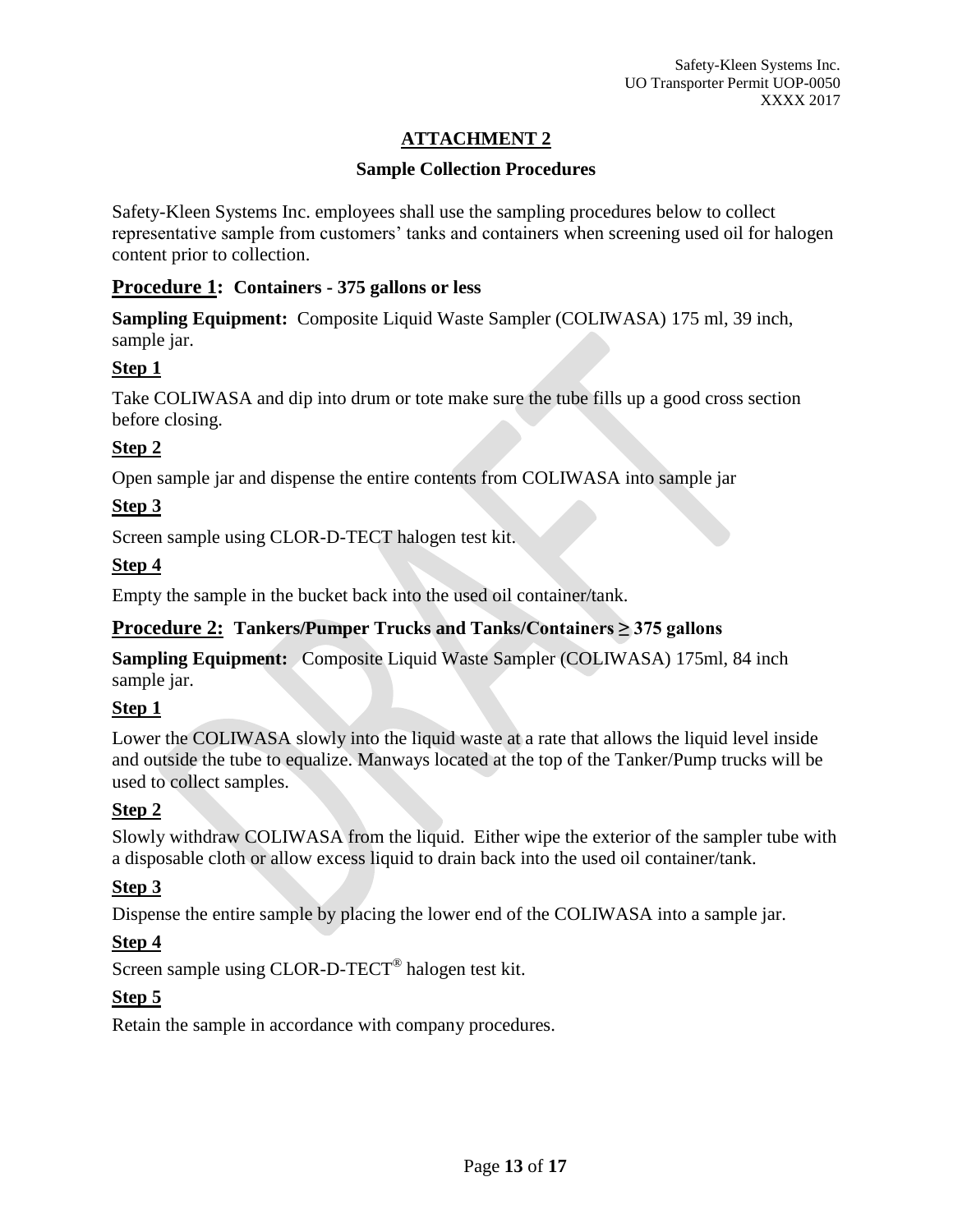# **Safety-Kleen Systems Inc. Training Plan**

#### **GENERAL TRAINING**

- **1.** Employees will be trained on general used oil management procedures, sample collection procedures, halogen screening and laboratory analytical methods, rebuttable presumption testing, the appropriate use of "generator knowledge" when determining the halogen content of used oil in lieu of screening/analytical testing, proper waste disposal, facility compliance, recordkeeping, the submittal of annual reports and financial assurance documents required by this Permit and the facility's Emergency Controls - Spill Plan (Attachment 4).
- 2. New employees will be trained within 45 days of employment. Untrained employees will not be allowed to conduct used oil activities or transportation operations without the presence of a trained employee until training is completed.
- 3. Utah-specific used oil training will be conducted on an annual basis to all employees involved in used oil handling, recordkeeping, submitting annual reports or financial assurance documents to the Division. The training will be provided during scheduled company safety/training meetings, or as appropriate. Annual Refresher training will include all subjects listed in Section 1.
- 4. The Permittee shall maintain a written description of the used oil training material provided to employees. A training record for each employee, involved with used oil operations, including recordkeeping or reporting requirements of the Permit, shall be maintained at the Permittee's facility located at 1066 South Pioneer Road, Salt Lake City, Utah. Records shall be made available for inspection for three years, and a master copy will be kept in the company training file.
- 5. Training records must be dated and signed by each employee receiving training.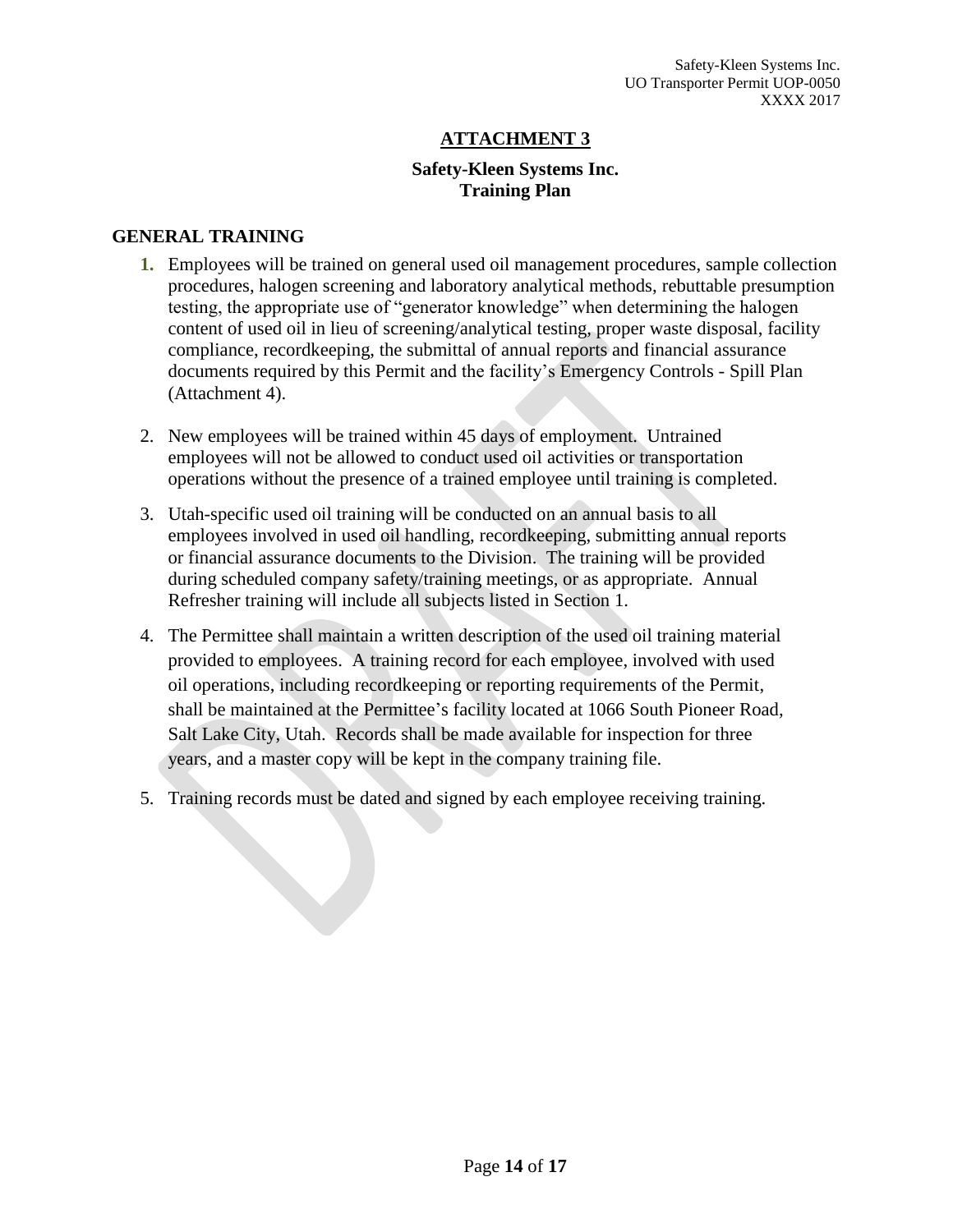#### **Emergency Controls - Spill Plan**

#### **General Procedures**

In the event of a release of used oil, the Safety-Kleen, employee will immediately take the following appropriate actions to contain and minimize the spill and the threat to life, health, environment and property:

- 1. The Safety-Kleen employee will attempt to control or stop the leak if it can be done safely.
- 2. Use absorbent material, booms, spill pads and dirt dams and dikes if necessary to control the material. If possible, keep spilled material out of storm drains and open waterways.
- 3. Contact 911 emergency responders if needed.
- 4. Contact his supervisor.
- 5. If necessary, the supervisor will contact an authorized waste remediation company for assistance with the clean- up.
- 6. Used oil spills exceeding 25 gallons, or that pose a risk to human health and the environment, shall be reported Safety-Kleen management, and to the Utah Department of Environmental Quality and any other applicable regulatory agency immediately after containment of the spill (Table 1).

#### **Table: 1: Regulatory Agency Notification Numbers**

| <b>Regulatory Agency</b>                                     | <b>Contact Phone Number</b>          |
|--------------------------------------------------------------|--------------------------------------|
| <b>National Response Center</b>                              | $(800)$ 424-8802 or $(202)$ 426-2675 |
| Utah Department of Environmental Quality<br>(within 24 hrs.) | $(801)$ 536-4123                     |
| Utah State Highway Patrol                                    | $(801)$ 538-3400                     |

- 7. The following information shall be provided by telephone to the Utah State Department of Environmental Quality's', 24-hour answering service at 801-536-4123:
	- a. Name, telephone number and address of parties responsible for the release.
	- b. Name, title and telephone number of individual reporting.
	- c. Time and date of the release.
	- d. Location of the release, as specific as possible including nearest town, city, highway or waterway.
	- e. Description of released material found on the manifest or shipping document, along with the amount of material released.
	- f. Cause of the release.
	- g. Possible hazards to human health or the environment and the emergency action taken to minimize the threat.
	- h. The extent of injury, if any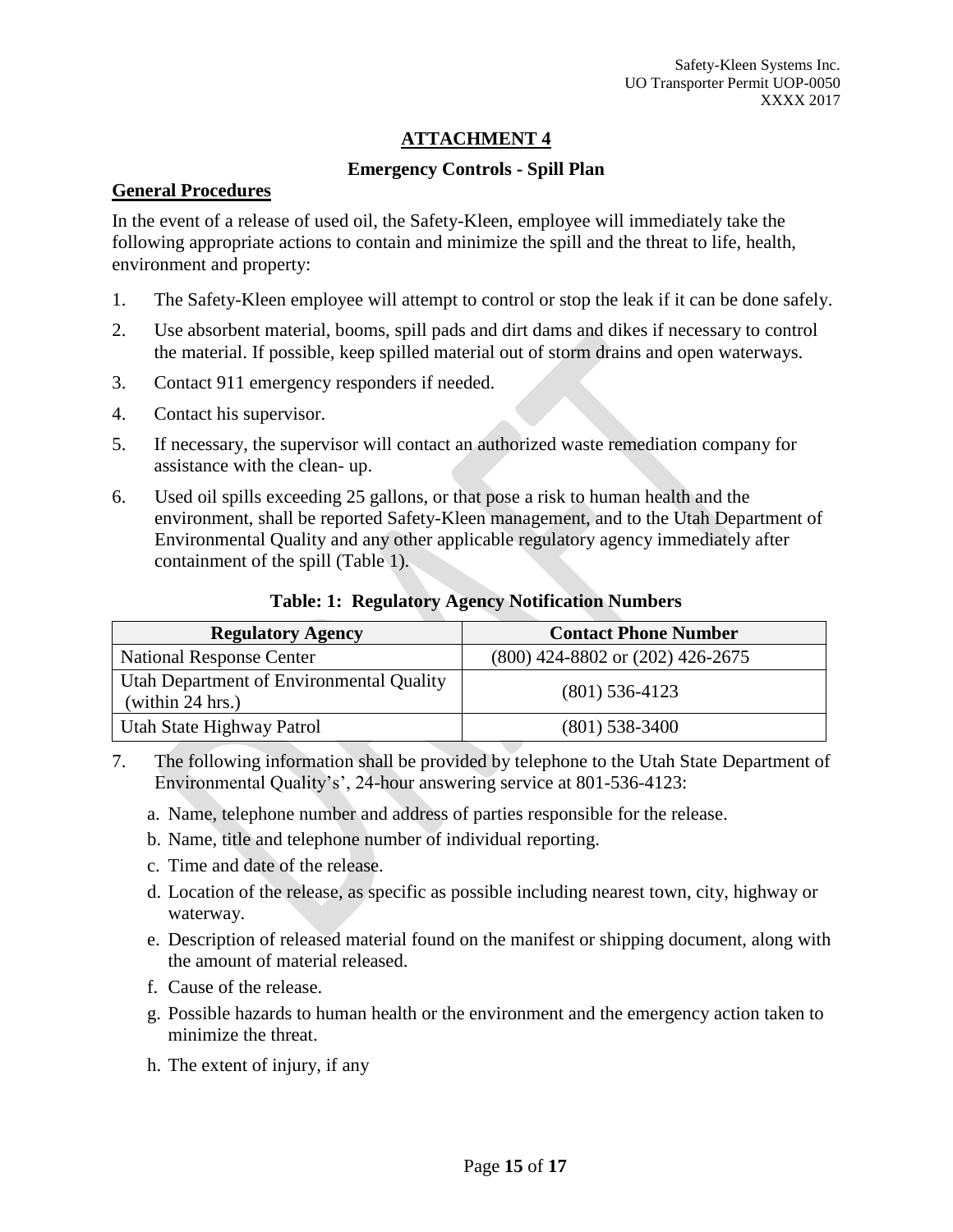- 8. If a spill occurs on a highway or railway, employees should immediately stop the release if possible, secure the scene and contain the spill. Safety-Kleen shall give notice, if required by 49 CFR 171.15 to the National Response Center (Table 1).
- 9. A spill report of used Oil spills exceeding 25 gallons, or that pose a risk to human health and the environment, shall be submitted to the Division of Waste Management and Radiation Control within 15 days of the spill in accordance with R315-15-9.1.
- 10. The driver/employee shall immediately notify their Safety-Kleen supervisor. If after hours, initial notification is to be made to the 24 hour emergency contacts in Table 2 below. If there are, injuries to personnel/public or the spill will require additional emergency responders to contain then all 911 to request help. The discharge notification form is included in this spill plan shall be completed by the operator after containment of the used oil, notification to emergency responders (if applicable) and Safety-Kleen management.

| <b>Contact Person</b>                        | <b>Title</b>              | <b>Contact Information</b>                                  |
|----------------------------------------------|---------------------------|-------------------------------------------------------------|
| Company 24 Hour<br><b>Emergency Response</b> | <b>Emergency Response</b> | Clean Harbors 1-800-483-3718<br>Safety-Kleen 1-800-468-1760 |
| Fire Response                                | ΝA                        | 91                                                          |

**Table: 2: Emergency Contacts List**

- 11. Employees are exempted from reporting de minimis drips to management that are immediately cleaned up by the responsible employee.
- 12. The Safety-Kleen supervisor shall be responsible to initiate and complete any reporting and notification to the required Federal, State and local agencies
- 13. Used oil transport vehicles shall maintain absorbents and equipment to contain a leaking containers and spills. At a minimum each used oil transport vehicle spill shall contain the items listed in Table 3.

| <b>Equipment Description</b>                                                     | Quantity         |
|----------------------------------------------------------------------------------|------------------|
| Shovel                                                                           |                  |
| <b>Broom</b>                                                                     |                  |
| <b>Buckets</b>                                                                   | $\overline{2}$   |
| Spill Absorbent Pads                                                             | 10               |
| <b>Granulated Absorbent</b>                                                      | $2 \text{ ft}^3$ |
| Absorbent Boom/oil sock                                                          |                  |
| Used Oil Emergency Controls -Spill Plan with<br><b>Emergency Contact Numbers</b> |                  |
| First Aid Kit and Fire Extinguisher                                              | 1 each           |

**Table 3: Spill Equipment Inventory for Vehicles**